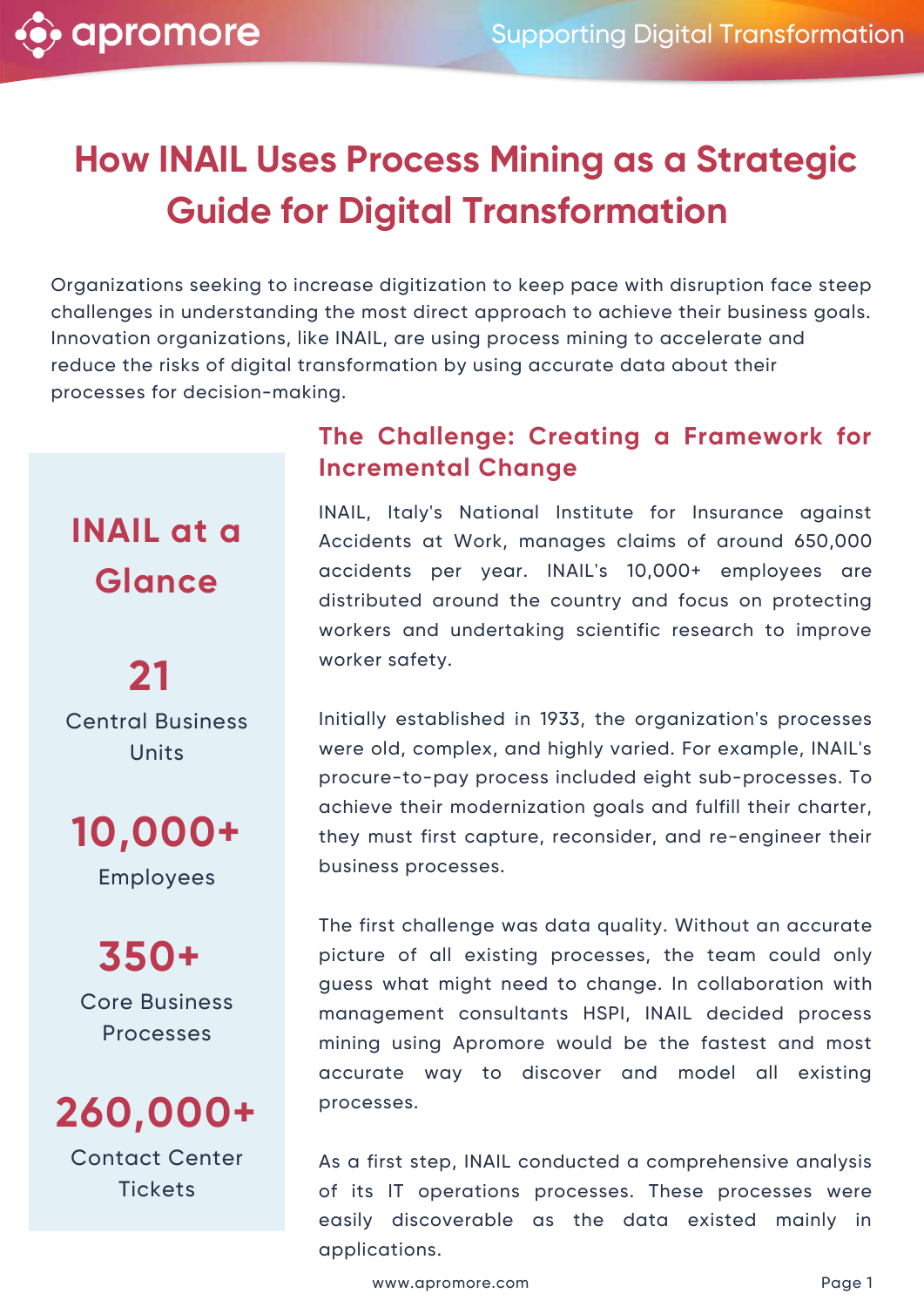In addition, they were moderately complex, providing the team with an excellent testing ground before scaling their efforts to other more complex company processes.

The team extracted event logs, obtained case identifiers, investigated anomalies, and filtered geographical areas and time horizons. To comprehensively analyze where they could improve, they used Apromore process mining capabilities including:

Automated process model discovery Process performance metric analysis Rework and bottleneck analysis Process variant analysis

From this first experience, INAIL quickly learned that it needed to establish a solid governance structure to enable its managers and analysts to use data to direct their digital transformation across the organization. Additionally, INAIL required a framework that would allow them to continuously monitor the health of their core business processes and act as their "Process Control Room."

Adopting Apromore process mining meant INAIL could focus business management efforts on their most critical work: analyzing processes and generating solutions.

#### **Results and Benefits**

Using Apromore, the team found new ways to look at existing processes and then apply the insights gained. For example, the team identified non-compliant cases where purchase limits were sometimes exceeded, notwithstanding the Italian regulations. In addition, evaluating the process performance at the E2E level, the waiting time from ordering to invoicing was acceptable. The team was able to identify several opportunities for improvement after analyzing the individual subprocesses.